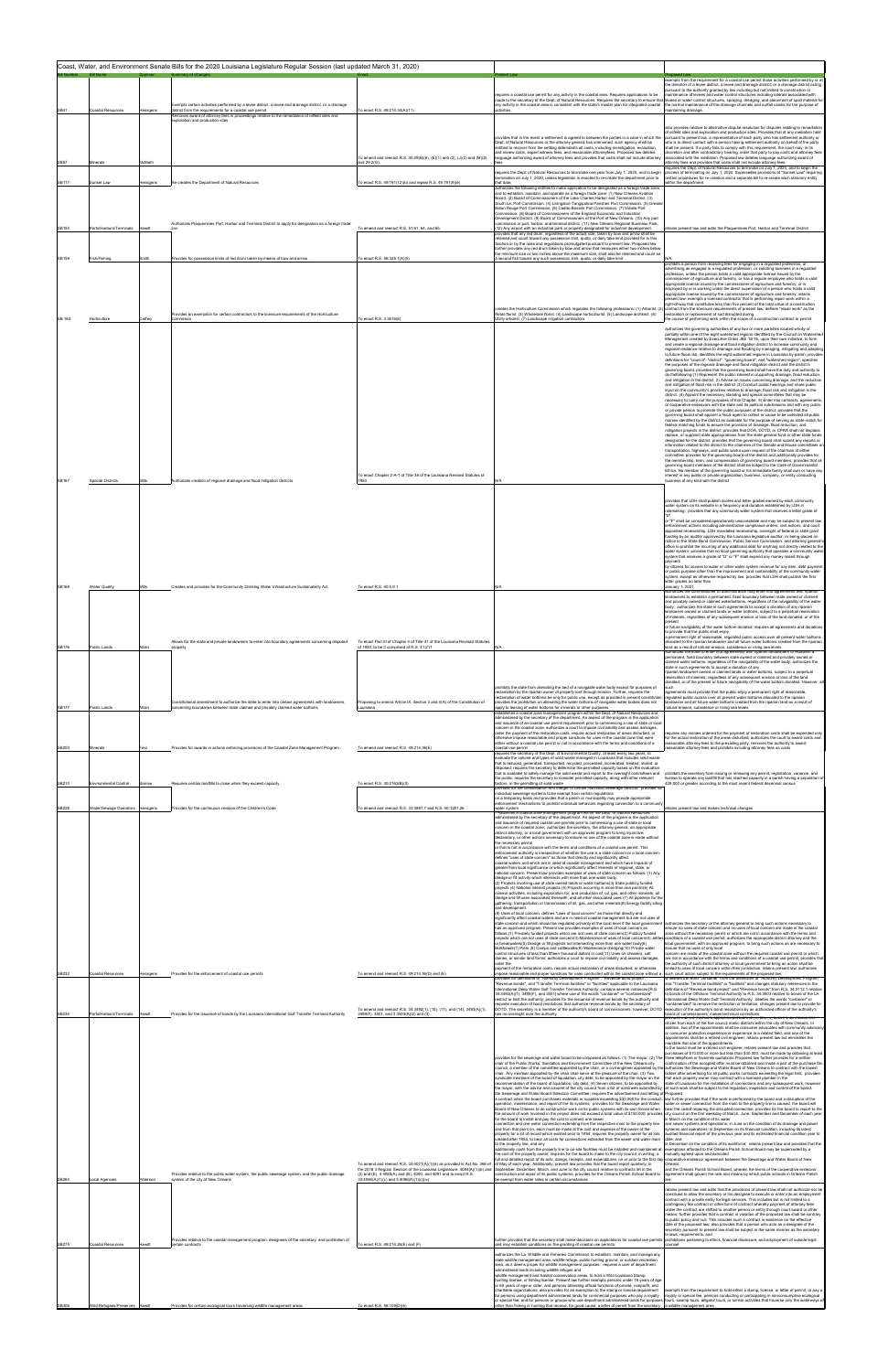|       |                              |          | Coast, Water, and Environment Senate Bills for the 2020 Louisiana Legislature Regular Session (last updated March 31, 2020) |                                                                                                                                                |                                                                                                                                                                                                                                                                                                                                                                                                                                                                                                                                                                               |                                                                                                                                                                                                                                                                                  |
|-------|------------------------------|----------|-----------------------------------------------------------------------------------------------------------------------------|------------------------------------------------------------------------------------------------------------------------------------------------|-------------------------------------------------------------------------------------------------------------------------------------------------------------------------------------------------------------------------------------------------------------------------------------------------------------------------------------------------------------------------------------------------------------------------------------------------------------------------------------------------------------------------------------------------------------------------------|----------------------------------------------------------------------------------------------------------------------------------------------------------------------------------------------------------------------------------------------------------------------------------|
|       |                              |          | mmary of C                                                                                                                  |                                                                                                                                                |                                                                                                                                                                                                                                                                                                                                                                                                                                                                                                                                                                               | requires every public water system to perform an annual test of drinking water at every<br>igh risk tier 1 child day care center, elementary school, junior high school, middle                                                                                                  |
| SB311 | Public Health                | Peterson | Requires annual testing of drinking water at certain child care facilities and schools                                      | To enact R.S. 40:5.6(C)                                                                                                                        | Provides for Environmental Education and Reduction Act and the environmental education<br>itter reduction section within the state Department of Education (DOE), and provides for                                                                                                                                                                                                                                                                                                                                                                                            | chool, and high school                                                                                                                                                                                                                                                           |
| SB312 | <b>Education Department</b>  | Fesi     | Provides relative to environmental education                                                                                | To amend and reenact R.S. 30:2506(A) and (B)(1), (2), (7)(a), and (9)                                                                          | power, duties, and programming of the section<br>rovides that the Sewerage and Water Board of New Orleans will fix the rates to be charged                                                                                                                                                                                                                                                                                                                                                                                                                                    | tains present law and clarifies provisions relative to the activities of the section                                                                                                                                                                                             |
|       |                              |          |                                                                                                                             |                                                                                                                                                | consumers of water, including the power to exceed the total rates in force on November 1,<br>1913, and will collect the same from all persons who use water from the public water supply<br>except that the Orleans Parish School Board will be exempt as follows: (1) Those Orleans                                                                                                                                                                                                                                                                                          |                                                                                                                                                                                                                                                                                  |
|       |                              |          |                                                                                                                             |                                                                                                                                                | Parish School Board accounts which are presently exempt will be exempt from said charges<br>through June 30, 1992. (2) Effective July 1, 1992 through June 30, 1993, each school campus                                                                                                                                                                                                                                                                                                                                                                                       |                                                                                                                                                                                                                                                                                  |
|       |                              |          |                                                                                                                             |                                                                                                                                                | and each nonschool facility of the Orleans Parish School Board will be exempt for all water<br>consumed which does not exceed six gallons per day, for the 365 days of that year, for each<br>student enrolled and any other person regularly assigned to that campus or facility within 30                                                                                                                                                                                                                                                                                   |                                                                                                                                                                                                                                                                                  |
|       |                              |          |                                                                                                                             |                                                                                                                                                | school days of the commencement of the school year. Effective July 1, 1993, and thereafter,<br>each school campus and each nonschool facility of the Orleans Parish School Board will be                                                                                                                                                                                                                                                                                                                                                                                      |                                                                                                                                                                                                                                                                                  |
|       |                              |          |                                                                                                                             |                                                                                                                                                | exempt from said charges for all water consumed which does not exceed four gallons per day<br>per 365 days a year for each student enrolled and any other person regularly assigned to that<br>campus or facility within 30 school days of the commencement of the school year. Effective                                                                                                                                                                                                                                                                                     | etains present law but adds an additional exemption which provides that the exemption<br>outlined in present law may be superceded by a mutually agreed upon and executed                                                                                                        |
|       |                              |          |                                                                                                                             |                                                                                                                                                | July 1, 1993, and thereafter, the Orleans Parish School Board also will be exempt from all<br>water service charges. (3) The above exemption is determined by the student/employee                                                                                                                                                                                                                                                                                                                                                                                            | cooperative endeavor agreement between the Sewerage and Water Board of New<br>Orleans and the Orleans Parish School Board, wherein the terms of the cooperative                                                                                                                  |
| SB313 | .ocal Agencies               | Peterson | Provides relative to exemptions related to the New Orleans Sewerage and Water Board                                         | To enact R.S. 33:4096(A)(1)(c)(iv)                                                                                                             | census report or equivalent as submitted to the state Department of Education. If said report is endeavor agreement will govern the rate and means by which public schools in Orleans<br>discontinued, a similar report will substitute<br>provides for the "Hazardous Materials Information Development, Preparedness, and Response                                                                                                                                                                                                                                          | Parish are charged for water and sewer services                                                                                                                                                                                                                                  |
|       |                              |          |                                                                                                                             |                                                                                                                                                | Act" also known as the "Right-to-Know" law that creates a comprehensive information system<br>containing specific data regarding the presence and location of hazardous materials in the                                                                                                                                                                                                                                                                                                                                                                                      |                                                                                                                                                                                                                                                                                  |
|       |                              |          |                                                                                                                             |                                                                                                                                                | state to be shared with the public and among state agencies and local governing authorities;<br>requires all owners and operators to report required information regarding the manufacture,<br>storage, or use of hazardous materials by no later than by March first of each year; provides                                                                                                                                                                                                                                                                                  |                                                                                                                                                                                                                                                                                  |
|       |                              |          |                                                                                                                             |                                                                                                                                                | that owners and operators who knowingly fail to file an inventory form on hazardous materials<br>are subject to a civil penalty, which shall not exceed \$25,000 per hazardous material not                                                                                                                                                                                                                                                                                                                                                                                   |                                                                                                                                                                                                                                                                                  |
|       |                              |          |                                                                                                                             |                                                                                                                                                | reported. Small businesses who have an omission from the inventory reporting forms shall<br>receive a warning only for their first offense; prohibits any person from handling, storing, or<br>otherwise maintaining ahazardous material in a negligent or unreasonable manner without                                                                                                                                                                                                                                                                                        |                                                                                                                                                                                                                                                                                  |
|       |                              |          |                                                                                                                             |                                                                                                                                                | regard for the hazards of the material and causing a significant impact to public health and<br>safety as a result of a reportable release of a hazardous material. Present law authorizes the                                                                                                                                                                                                                                                                                                                                                                                |                                                                                                                                                                                                                                                                                  |
|       |                              |          |                                                                                                                             |                                                                                                                                                | department to levy upon violators of present law a civil penalty not to exceed \$10,000 per<br>violation; prohibits the intentionally handling, storing, or otherwise maintaining any hazardous<br>material regulated by present law in a manner which endangers human life; provides for civil                                                                                                                                                                                                                                                                               | creases the civil penalty from \$25,000 to \$50,000; increases the civil penalty from<br>\$10,000 to \$20,000; increases the civil penalty from \$25,000 per violation per day to<br>\$50,000 per violation per day or upon first conviction from not more than \$500 to not     |
|       |                              |          |                                                                                                                             |                                                                                                                                                | penalties for violating present law not to exceed \$25,000 per violation per day or upon first<br>conviction, not more than \$500 or imprisoned for not more than six months, or both. Upon                                                                                                                                                                                                                                                                                                                                                                                   | ore than \$1,000 or imprisonment from not more than six months to one year, or both;<br>creases the penalty for the second or subsequent conviction that endangers human life                                                                                                    |
| SB316 | <b>Environmental Quality</b> | Fields   | Provide for penalties for violations of the "Right-to-Know" law                                                             | To amend and reenact R.S. 30:2373(C)(1), (2), and (3), (D)(2), and (E)(2) more than 10 years                                                   | second or subsequent conviction that endangers human life, the minimum fine is \$500 and the<br>naximum is \$10,000, or imprisoned with or without hard labor for not less than six months nor \$20,000, or imprisonment with or without hard labor from not less six months                                                                                                                                                                                                                                                                                                  | from a minimum of \$500 to a minimum of \$1,000 and from the maximum of \$10,000 to<br>o one year and from no more than 10 years to 20 years                                                                                                                                     |
|       |                              |          |                                                                                                                             |                                                                                                                                                | rovides relative to criminal trespass. Present law provides that no person can enter any<br>structure, watercraft, or movable owned by another without express, legal, or implied<br>authorization. Present law further provides that no person can enter upon immovable property                                                                                                                                                                                                                                                                                             |                                                                                                                                                                                                                                                                                  |
|       |                              |          |                                                                                                                             |                                                                                                                                                | owned by another without express, legal, or implied authorization. Present law further provide<br>that no person can remain in or upon property, movable or immovable, owned by another                                                                                                                                                                                                                                                                                                                                                                                       |                                                                                                                                                                                                                                                                                  |
|       |                              |          |                                                                                                                             |                                                                                                                                                | without express, legal, or implied authorization; provides that the following persons may enter<br>or remain upon the structure.                                                                                                                                                                                                                                                                                                                                                                                                                                              |                                                                                                                                                                                                                                                                                  |
|       |                              |          |                                                                                                                             |                                                                                                                                                | watercraft, movable or immovable property, of another: (1) A duly commissioned law<br>enforcement officer in the performance of his duties(2) Any firefighter, whether or not a<br>member of a volunteer or other fire department, and any employee or agent of the La. Dept. o                                                                                                                                                                                                                                                                                               |                                                                                                                                                                                                                                                                                  |
|       |                              |          |                                                                                                                             |                                                                                                                                                | Agriculture and Forestry engaged in locating and suppressing a fire.<br>(3) Emergency medical personnel engaged in the rendering of medical assistance to an                                                                                                                                                                                                                                                                                                                                                                                                                  |                                                                                                                                                                                                                                                                                  |
|       |                              |          |                                                                                                                             |                                                                                                                                                | ndividual 4) Any federal, state, or local government employee, public utility employee, or agent retains present law; retains present law and adds that the following to the list of persons<br>engaged in suppressing or dealing with an emergency that presents an imminent danger to<br>human safety or health or to the environment.                                                                                                                                                                                                                                      | who may<br>inter or remain: (8) The owner or occupant of a watercraft or vessel traveling on any                                                                                                                                                                                 |
|       |                              |          |                                                                                                                             |                                                                                                                                                | (5) Any federal, state, or local government employee, public utility employee, or agent<br>in the performance of his duties when otherwise authorized by present law to enter                                                                                                                                                                                                                                                                                                                                                                                                 | waters of the state who is engaged in any lawful activity, unless notice is provided that<br>he owner or occupant of a watercraft or vessel is forbidden to enter or remain by the                                                                                               |
|       |                              |          |                                                                                                                             |                                                                                                                                                | or remain on immovable or movable property. (6) Any person authorized by a court of law to<br>enter or remain on immovable property. (7) Any person exercising the mere right of passage to other person with authority to prohibit or limit access to the waters; provides that for<br>an enclosed estate, as otherwise provided by law; provides that notice that entrance upon any purposes of proposed law, "waters of the state" means all surface waters within the state                                                                                               | owner or                                                                                                                                                                                                                                                                         |
|       |                              |          |                                                                                                                             |                                                                                                                                                | structure, watercraft, movable or immovable property owned by another is prohibited may be<br>indicated by either of the following:                                                                                                                                                                                                                                                                                                                                                                                                                                           | that are subject to the ebb and flow of the tide, but "waters of the state" does not include<br>ny landlocked lake, farm pond, private lake or pond, or any                                                                                                                      |
|       |                              |          |                                                                                                                             |                                                                                                                                                | (1) A sign or signs posted on or in the property at a place or places where such sign or signs<br>may be reasonably expected to be seen(2) The placement of identifying purple paint marks on water body. Proposed law further provides that notice pursuant to proposed law is to be<br>the trees or posts on theproperty, provided that such marks are:                                                                                                                                                                                                                     | other nonnavigable water body that is entirely enclosed and not connected to a navigable<br>ndicated in any manner provided for such notice by present law relative to signs and                                                                                                 |
|       |                              |          |                                                                                                                             |                                                                                                                                                | (a) Vertical lines of not less than 18 inches in length and not less than one inch in width(b)<br>Placed so that the bottom of the mark is not less than three feet from the                                                                                                                                                                                                                                                                                                                                                                                                  | purple; retains present law and adds that the required distance of purple paint marks is<br>rom the ground "or other surface" paint; provides that any theft of or damage to a sign or                                                                                           |
| SB320 |                              | Allain   | Allows the occupant of a watercraft traveling on state waters and engaged in any lawful activity to                         | To amend and reenact the introductory paragraph of R.S. 14:63(J) and                                                                           | ground nor more than five feet from the ground(c) Placed at locations that are readily visible to marker provided for in present law and proposed law is punishable pursuant to present<br>any person approaching the property and no more than one hundred feet apart on forest land,                                                                                                                                                                                                                                                                                        | law relative to aggravated criminal damage to property, simple criminal damage to                                                                                                                                                                                                |
|       | Trespass                     |          | emain on those waters unless forbidden to do so by the owner                                                                | (J)(2)(b) and to enact 3 R.S. 14:63(E)(8) and (J)(3)                                                                                           | s defined in present law, or 1,000 feet apart on land other than forest land.                                                                                                                                                                                                                                                                                                                                                                                                                                                                                                 | roperty, theft, or any other applicable provision of present law<br>educes the membership of the board from 15 to 9 and removes the chairmen of the                                                                                                                              |
|       |                              |          |                                                                                                                             |                                                                                                                                                | established a 15-member board of commissioners for the La. International Deep Water Gulf<br>Transfer Terminal, consisting of the secretary of the Dept. of Economic Development and the                                                                                                                                                                                                                                                                                                                                                                                       | louse of Senate committees on transportation, highways, and public works; reduces the<br>ember at-large appointment from 2 to 1; removes the member from the House that is                                                                                                       |
|       |                              |          |                                                                                                                             |                                                                                                                                                | secretary of the Dept. of Transportation and Development, the chairman of the House and<br>Senate committees on transportation, highways, and public works or their designees and 11<br>commissioners to be appointed by the governor; requires the commissioners be chosen as                                                                                                                                                                                                                                                                                                | lected from a list of three names submitted by the speaker of the House of<br>tepresentatives and removes the member from the<br>Senate that is selected from a list of three nominees submitted by the president of the                                                         |
|       |                              |          |                                                                                                                             |                                                                                                                                                | follows: one member selected from a list of three nominees submitted by the Ports Association<br>of La.; one member selected from a list of three nominees submitted by the La. Association of                                                                                                                                                                                                                                                                                                                                                                                | Senate; removes the member selected from a list of three names submitted jointly by the<br>chief executive officer and the governing authority of Plaquemines Parish; removes the                                                                                                |
|       |                              |          |                                                                                                                             |                                                                                                                                                | .<br>Business and Industry; one member selected from a list of three nominees submitted by the<br>La. Maritime Association; one member selected from a list of three nominees submitted by the<br>La. River Pilots Association; two members at large; one member appointed by the American                                                                                                                                                                                                                                                                                    | ember selected by the N.O. Public Belt Railway who is appointed by the governor;<br>emoves the member that is selected from a list of three names submitted by the La.<br>Maritime Association and the member that is selected from a list of three names                        |
|       |                              |          |                                                                                                                             |                                                                                                                                                | Federation of Labor-Congress of Industrial Organizations; one member selected from a list of<br>three nominees submitted by the president of the Senate; one member selected from a list of                                                                                                                                                                                                                                                                                                                                                                                   | submitted by the La. River Pilots Association, and adds that one member shall be<br>elected from a list of two nominees, with one nominee being submitted by both the La.                                                                                                        |
|       |                              |          |                                                                                                                             |                                                                                                                                                | three nominees submitted by the speaker of the House of Representatives; one member<br>elected from a list of three nominees who are residents of Plaquemines Parish, submitted<br>jointly by the chief executive officer and the governing authority of Plaquemines Parish; and                                                                                                                                                                                                                                                                                              | iver Pilots' Association and the La. Maritime Association; adds one member, who must<br>side in and be registered to vote in Plaquemines Parish, to the commission that is<br>ppointed by the legislative delegation of the parish. Further provides that if the                 |
|       |                              |          |                                                                                                                             |                                                                                                                                                | one member selected by the N.O. Public Belt Railway and appointed by the governor, who<br>must be a nonvoting member; specifies that the commissioners appointed are appointed for                                                                                                                                                                                                                                                                                                                                                                                            | ppointee is a member of the legislative delegation of the parish, the term of the<br>ppointment will run concurrent with the term in office; adds one member, who must                                                                                                           |
|       |                              |          |                                                                                                                             |                                                                                                                                                | terms of six years and that no commissioner can serve more than two consecutive terms;<br>requires the board of commissioners to seek the approval of the House and Senate                                                                                                                                                                                                                                                                                                                                                                                                    | eside in and be registered to vote in St. Bernard Parish to the commission that is<br>appointed by the legislative delegation of the parish. Further provides that if the<br>appointee is a member of the legislative delegation of St. Bernard Parish the term of the           |
|       |                              |          |                                                                                                                             |                                                                                                                                                | committees on transportation, highways, and public works and the Joint Legislative<br>Committee on the Budget prior to the adoption of any rule or regulation for the maintenance<br>and operation of the authority; requires the board of commissioners to elect a president, two                                                                                                                                                                                                                                                                                            | appointment will run concurrent with the term in office; increases the amount of<br>consecutive terms that a commissioner may serve from 2 to 3; removes present law;                                                                                                            |
|       |                              |          |                                                                                                                             |                                                                                                                                                | vice-presidents, a secretary, and a treasurer from among the members of the board; specifies<br>that all matters to be acted upon by the board of commissioners or the executive board require requiring the affirmative vote of a majority of the members present constituting a quorum                                                                                                                                                                                                                                                                                      | reduces the amount of vice-presidents to be elected from 2 to 1; changes present law by                                                                                                                                                                                          |
|       |                              |          |                                                                                                                             | To amend and reenact R.S. 34:3494(A) and (B), 3495(A), (C), and (G) and                                                                        | the affirmative vote of a majority of the board, with the exception that the affirmative vote of not of the board, and reduces the number of affirmative<br>ess than 10 commissioners is required to select the executive director; requires the board to<br>make an annual report to the governor, the House and Senate committees on transportation,                                                                                                                                                                                                                        | votes of commissioners to select the executive director from 10 to 6; removes the Joint<br>Legislative Committee on the Budget from the entities to which the board must make an                                                                                                 |
| SB321 | Ports/Harbors/Terminals      | Hewitt   | rovides relative to the Louisiana International Deep Water Gulf Transfer Terminal                                           | 3496(A)                                                                                                                                        | highways, and public works, and the Joint Legislative Committee on the Budget                                                                                                                                                                                                                                                                                                                                                                                                                                                                                                 | annual report<br>itains present law except it repeals the (g); the \$40,000,000 allocation for the On-                                                                                                                                                                           |
|       |                              |          |                                                                                                                             |                                                                                                                                                |                                                                                                                                                                                                                                                                                                                                                                                                                                                                                                                                                                               | System Bridge Program; eallocates the monies from the On-System Bridge Program to<br>the following<br>projects in the following amounts: (11) Department of Transportation and Development                                                                                       |
|       |                              |          |                                                                                                                             |                                                                                                                                                |                                                                                                                                                                                                                                                                                                                                                                                                                                                                                                                                                                               | District No. 05 for replacement and rehabilitation<br>of highway bridges on state highways that are ineligible for federal highway funding                                                                                                                                       |
|       |                              |          |                                                                                                                             |                                                                                                                                                |                                                                                                                                                                                                                                                                                                                                                                                                                                                                                                                                                                               | assistance \$4,291,667 (12) Department of Transportation and Development District No.<br>08 for replacement and rehabilitation of highway bridges on state highways that are<br>ineligible for federal highway funding assistance \$4,291,667 (13) Department of                 |
|       |                              |          |                                                                                                                             |                                                                                                                                                |                                                                                                                                                                                                                                                                                                                                                                                                                                                                                                                                                                               | Transportation and Development District No. 58 for replacement and rehabilitation of<br>highway bridges on state highways that are ineligible for federal highway funding                                                                                                        |
|       |                              |          |                                                                                                                             |                                                                                                                                                |                                                                                                                                                                                                                                                                                                                                                                                                                                                                                                                                                                               | assistance \$4.291.667<br>(14) Grambling State University, Repair of Underground Utilities \$2,500,000 (15)<br>ouisiana Tech University, Rebuilding of Women's                                                                                                                   |
|       |                              |          |                                                                                                                             |                                                                                                                                                |                                                                                                                                                                                                                                                                                                                                                                                                                                                                                                                                                                               | Softball Facility and Associated Infrastructure \$2,500,000<br>16) University of Louisiana at Monroe. Americans with Disabilities Act Remediation to                                                                                                                             |
|       |                              |          |                                                                                                                             |                                                                                                                                                | provides that beginning July 1, 2020, and each year thereafter through and including Fiscal<br>Year 2023, after any debt service is paid for bonds issued pursuant to present law. the                                                                                                                                                                                                                                                                                                                                                                                        | ant-Ewing Coliseum \$2,500,000<br>17) Franklin Parish, Repair of La, Hwy, 577 Bridge Over Bull Bayou \$500,000 (18) Grant<br>Parish. Repairs to Highway 472 Bridge                                                                                                               |
|       |                              |          |                                                                                                                             |                                                                                                                                                | reasurer shall transfer the annual payments of \$53,333,333 to the Construction Subfund of the Over Indian Creek \$525,000 (19) Grant Parish, Repairs to Grant Parish (20) Grant<br>Transportation Trust Fund (TTF). The economic damage proceeds and the bond proceeds, if                                                                                                                                                                                                                                                                                                   | Parish, Replace La. Hwy. 524 Bridge over Fish Creek \$1,840.000 (21) Jackson Parish,                                                                                                                                                                                             |
|       |                              |          |                                                                                                                             |                                                                                                                                                | any, are to used for the following projects: (1) For Fiscal Years 2021-2026, \$25,000,000 per<br>vear for Phase Two of the LA 1 Improvement Project between Golden Meadow and Leeville                                                                                                                                                                                                                                                                                                                                                                                        | La. Hwy. 486 Repairs between La. Hwy. 4 and La. Hwy 34 \$900,000 (22) Jackson<br>Parish, Design and Construction of Horse and Livestock Pavilion \$550,000                                                                                                                       |
|       |                              |          |                                                                                                                             |                                                                                                                                                | \$150,000,000 (2) LA 415 Bridge at the Intracoastal Canal \$125,000,000 (3) I-49 South<br>\$150,000,000 (4) La. Hwy. 3241 from I-12 to Bush. La. \$50,000,000 (5) I-49 N. Inter-City<br>Connector in Caddo Parish \$100,000,000 (6) Acquisition of a new Cameron Parish Ferry                                                                                                                                                                                                                                                                                                 | (23) Morehouse Parish/Town of Mer Rouge, Repairof North 28th S treet from U.S. Hwy<br>165 for 1,000 feet. Repair of North 22nd Street from U.S. Hwy, 165 for 1,000 feet, and<br>Repair of South 22nd Street from U.S. Hwy. 165 for 1.000 feet \$500,000 (24) Morehous            |
|       |                              |          |                                                                                                                             |                                                                                                                                                | \$100,000,000 (7) On-System Bridge Program for the replacement and rehabilitation program<br>for highway bridges on any federal-aid system over waterways, other topographical barriers,                                                                                                                                                                                                                                                                                                                                                                                      | arish, Rebuild Azalea Drive Bridge over Bayou Bonne Idee \$1,200,000<br>(25) Ouachita Parish, Repairs to La, Hwy, 143/ Whites Ferry Road Bridge over Cross                                                                                                                       |
|       |                              |          |                                                                                                                             |                                                                                                                                                | other highways, and railroads, and for replacement and rehabilitation of highway bridges on<br>state highways that are ineligible for federal highway funding \$40,000,000 (8) Sugarhouse<br>Road Extension/Eddie Williams Boulevard to LA 43 Highway 1, Phase I and II \$19,000,000 (9) Richland Parish/City of Rayville, Repair to Christian Drive/Hospital Access Road                                                                                                                                                                                                     | Bayou \$2,200,000 (26) Ouachita Parish, Steep Bayou Sewerage Expansion<br>\$2,500,000(27) Richland Parish, Repairs to Jaggers Lane Bridge \$320,000 (28)                                                                                                                         |
| SB323 | Funds/Funding                | Morris   | Dedicates monies in the Deepwater Horizon Economic Damages Collection Fund for certain<br>nfrastructure proiects            | To amend and reenact R.S. 39:91(B)(6), to enact R.S. 39:91(B)(5)(k)<br>hrough (kk), and to 3 repeal R.S. 39:91(B)(5)(g)                        | Acquisition of Two Cranes for the Port of New Orleans \$20,000,000 (10) Hooper Road<br>Widening from La. 3034 to La. 37 \$15,000,000;                                                                                                                                                                                                                                                                                                                                                                                                                                         | \$300,000 (29) West Carroll Parish, Repair of One Mile of La.<br>Hwy. 17 in and around the Town of Forest \$800,000 (30) Winn Parish, Repair of Hwy.                                                                                                                             |
|       |                              |          |                                                                                                                             |                                                                                                                                                | vides that présent law does not prevent an ennanced oil and<br>ecovery project using injected carbon dioxide; authorizes the commissioner to approve<br>conversion of an existing enhanced oil or gas recovery operation into a storage facility, if                                                                                                                                                                                                                                                                                                                          |                                                                                                                                                                                                                                                                                  |
|       |                              |          |                                                                                                                             |                                                                                                                                                | ecessary, taking into consideration prior approvals of the commissioner regarding such<br>enhanced oil recovery operations; provides that prior to using a reservoir and prior to the                                                                                                                                                                                                                                                                                                                                                                                         | oposed law removes from that definition pipelines<br>wned or operated by the storage operator used to transport the carbon dioxide from on                                                                                                                                       |
|       |                              |          |                                                                                                                             |                                                                                                                                                | exercise of eminent domain the commissioner shall have a hearing and find that such use is<br>suitable and feasible; will not contaminate other formations containing fresh water, oil, gas, or<br>other commercial mineral deposits; and will not endanger lives or property; provides that a                                                                                                                                                                                                                                                                                | r more capture facilities or sources to the storage and injection site; w retains present<br>aw and adds nor does<br>present law prevent the commissioner from approving, validating or verifying the                                                                            |
|       |                              |          |                                                                                                                             |                                                                                                                                                | eservoir is suitable and feasible for use as carbon dioxide; storage when that either of the<br>following conditions exists: (1) The volumes of original oil, gas, condensate, salt, or other                                                                                                                                                                                                                                                                                                                                                                                 | ocumentation and quantification of carbon dioxide stored in association with the<br>production of hydrocarbons at an enhanced oil and gas recovery project; authorizes the                                                                                                       |
|       |                              |          |                                                                                                                             |                                                                                                                                                | ommercial mineral are capable of being produced in paying quantities have all been<br>produced. (2) The reservoir has a greater value or utility as carbon dioxide storage than<br>mineral production and at least 3/4 of the owners consent in writing; authorizes the                                                                                                                                                                                                                                                                                                       | pproval of a conversion to geologic storage facilities of hydrocarbonbearing formations,<br>ncluding depleted oil formations as well as existing or pre-existing enhanced oil or gas<br>ecovery operations; Proposed law retains present law; retains present law and adds that  |
|       |                              |          |                                                                                                                             |                                                                                                                                                | ommissioner to issue orders to ensure that carbon dioxide reduced to possession and ther<br>njected into such a reservoir remains the property of the                                                                                                                                                                                                                                                                                                                                                                                                                         | the a reservoir is also suitable and feasible if a reservoir is capable of producing mineral<br>paying quantities and all the owners have agreed to such use; requires the                                                                                                       |
|       |                              |          |                                                                                                                             |                                                                                                                                                | owner of the carbon dioxide, not the surface or mineral rights owner, and to issue orders to<br>protect the reservoir; requires a public hearing to be conducted as provided by present law and<br>to require such hearings when requested by an interested person and within 30 days after                                                                                                                                                                                                                                                                                   | missioner issue such order upon the<br>request of the owner of the carbon dioxide; requires the interested person requesting a<br>hearing allege an injury in fact that may result                                                                                               |
|       |                              |          |                                                                                                                             |                                                                                                                                                | earing, the commissioner shall take whatever action he deems appropriate; Present law<br>requires the exercise of eminent domain in accordance with present law; prohibits the right of                                                                                                                                                                                                                                                                                                                                                                                       | rom the proposed storage facility; retains present law and adds to the purposes of<br>ercising the authority for utilities necessary to the operation of storage facility; prohibit                                                                                              |
|       |                              |          |                                                                                                                             |                                                                                                                                                | minent domain in present law from prejudicing the rights of the owners of the lands, minerals,<br>or other rights or interests not acquired for the storage facility; provides that after 10 years, or<br>other time established by rule, after cessation of operations the commissioner shall issue a                                                                                                                                                                                                                                                                        | he right of eminent domain from prejudicing landowner rights or mineral rights not<br>easonably necessary for the use of the acquired property; authorizes a time shorter than<br>0 years if established by rule. Proposed law                                                   |
|       |                              |          |                                                                                                                             |                                                                                                                                                | certificate of completion of injection operations by showing the reservoir is expected to retain<br>integrity, at which time ownership is transferred to the state and the storage operator and all                                                                                                                                                                                                                                                                                                                                                                           | equires the storage operator show substantial evidence of completion and the<br>sociated facilities have been decommissioned. Proposed law authorizes the ownersh                                                                                                                |
|       |                              |          |                                                                                                                             |                                                                                                                                                | generators of the carbon dioxide shall be released from any and all duties under present law<br>and any and all liability; provides that the release from liability applies to liability which arises<br>after the issuance of the certificate of completion. Proposed law removes the limitation of when state; removes the limitation of when the                                                                                                                                                                                                                           | of the project<br>o transfer to a party that has established a site-specific trust account rather than to the                                                                                                                                                                    |
|       |                              |          |                                                                                                                             |                                                                                                                                                | the liabilities arise; provides that the last operator or owner shall not be released of liability if<br>the Carbon Dioxide Geologic Trust Fund has been depleted; authorizes the commissioner to                                                                                                                                                                                                                                                                                                                                                                             | liabilities arise; removes present law limitation on release of liability; increases the<br>ninimum number of months from 120 to 144, thereby changing the formula from F x 120                                                                                                  |
| SB353 | Envrionmental Control        | Hewitt   | rovides for carbon sequestration                                                                                            | introductory 3 paragraph of (C), (C)(1), (E), 1105(C), 1108(A)(1) and (B),<br>1109(A), 1110(C)(1)(a) 4 through (e), 1111(F), and R.S. 19:2(12) | To amend and reenact R.S. 30:1103(3), (6), and (9), 1104(A)(8) and (9), the levy per tonnage of carbon dioxide stored fee on operators up to a maximum of \$5,000,000.<br>The rate of collecting the fee shall be determined by the commissioner based on the formula F<br>120 < M, where "F" is the per unit fee, "120" is the minimum number of months over which                                                                                                                                                                                                           | M to F x 144 < M; removes the limitation of liability from only the state; extends that<br>xpropriation authority for the purpose of transporting carbon dioxide by pipeline to a<br>carbon dioxide storage facility.                                                            |
|       |                              |          |                                                                                                                             |                                                                                                                                                |                                                                                                                                                                                                                                                                                                                                                                                                                                                                                                                                                                               | rovides for the testing of public drinking water in accordance with rules promulgated by<br>the office of public health, Louisiana Department of Health and the lead and copper rule                                                                                             |
|       |                              |          |                                                                                                                             |                                                                                                                                                |                                                                                                                                                                                                                                                                                                                                                                                                                                                                                                                                                                               | established by the U.S. Environmental Protection Agency's Primary Standards for<br>drinking water; provides for specific notice to be provided to homeowners regarding<br>water testing to ensure the most accurate results. Proposed law provides for specific                  |
|       |                              |          |                                                                                                                             |                                                                                                                                                |                                                                                                                                                                                                                                                                                                                                                                                                                                                                                                                                                                               | requirements of public water systems for every test performed: requires LDH to establis<br>a mandatory training or certification program for all public water system operators.                                                                                                  |
| SB357 | Public Health                | Peterson | Provides for testing certain drinking water systems                                                                         | To enact R.S. 40:5.6(C) through (I)                                                                                                            | establishes a coastal zone management program within the Dept. of Natural Resources                                                                                                                                                                                                                                                                                                                                                                                                                                                                                           | roposed law provides for notice to homeowners when full or partial lead service lines<br>are replaced                                                                                                                                                                            |
|       |                              |          |                                                                                                                             |                                                                                                                                                | administered by the secretary of the department. An aspect of the program is the application<br>and issuance of required coastal use permits prior to commencing a use of state or local<br>concern in the coastal zone; authorizes the secretary, the attorney general, an appropriate                                                                                                                                                                                                                                                                                       |                                                                                                                                                                                                                                                                                  |
|       |                              |          |                                                                                                                             |                                                                                                                                                | district attorney, or a local government with an approved program to bring injunctive,<br>declaratory, or otheractions necessary to ensure no use of the coastal zone is made without                                                                                                                                                                                                                                                                                                                                                                                         |                                                                                                                                                                                                                                                                                  |
|       |                              |          |                                                                                                                             |                                                                                                                                                | the necessary permit or that is not in accordance with the terms and conditions of a coastal<br>use permit; defines "uses of state concern" as those that directly and significantly affect<br>coastal waters and which are in need of coastal management and which have impacts of                                                                                                                                                                                                                                                                                           |                                                                                                                                                                                                                                                                                  |
|       |                              |          |                                                                                                                             |                                                                                                                                                | greater than local significance or which significantly affect interests of regional, state, or<br>national concern. Present law provides examples of uses of state concern as follows: (1) Any                                                                                                                                                                                                                                                                                                                                                                                |                                                                                                                                                                                                                                                                                  |
|       |                              |          |                                                                                                                             |                                                                                                                                                | dredge or fill activity which intersects with more than one waterbody. 2) Projects involving use<br>of state owned lands or water bottoms.(3) State publicly funded projects.(4) National interest<br>projects. (5) Projects occurring in more than one parish. (6) All mineral activities, including                                                                                                                                                                                                                                                                         |                                                                                                                                                                                                                                                                                  |
|       |                              |          |                                                                                                                             |                                                                                                                                                | exploration for, and production of, oil, gas, and other<br>minerals, all dredge and fill uses associated therewith, and all other associated uses.                                                                                                                                                                                                                                                                                                                                                                                                                            |                                                                                                                                                                                                                                                                                  |
|       |                              |          |                                                                                                                             |                                                                                                                                                | (7) All pipelines for the gathering, transportation or trans<br>in of oil, gas, and ot<br>minerals. (8) Energy facility siting and development. (9) Uses of local concern which may<br>significantly affect interests of regional, state, or national concern; defines "uses of local                                                                                                                                                                                                                                                                                         |                                                                                                                                                                                                                                                                                  |
|       |                              |          |                                                                                                                             |                                                                                                                                                | concern" as those that directly and significantly affect coastal waters and are in need of coastal<br>management but are not uses of state concern and which should be regulated primarily at the                                                                                                                                                                                                                                                                                                                                                                             |                                                                                                                                                                                                                                                                                  |
|       |                              |          |                                                                                                                             |                                                                                                                                                | local level if the local government has an<br>approved program. Present law provides examples of uses of local concern as follows: 1)                                                                                                                                                                                                                                                                                                                                                                                                                                         | authorizes the secretary or the attorney general to bring such actions necessary to<br>ensure no uses of state concern and no uses of local concern are made in the coastal                                                                                                      |
|       |                              |          |                                                                                                                             |                                                                                                                                                | Privately funded projects which are not uses of state concern(2) Publicly funded projects which zone without the necessary permit or which are not in accordance with the terms and<br>are not uses of state concern(3) Maintenance of uses of local concern 4) Jetties or<br>breakwaters(5) Dredge or fill projects not intersecting more than one water body(6)                                                                                                                                                                                                             | conditions<br>of a coastal use permit; authorizes the appropriate district attorney and the local                                                                                                                                                                                |
|       |                              |          |                                                                                                                             |                                                                                                                                                | Bulkheads(7) Piers(8) Camps and cattlewalks(9) Maintenance dredging(10) Private water<br>control structures of less 15,000 in cost (11) Uses on cheniers, salt domes, or similar land                                                                                                                                                                                                                                                                                                                                                                                         | government, with an approved program, to bring such actions as are necessary to ensure<br>hat no uses of only local                                                                                                                                                              |
|       |                              |          |                                                                                                                             |                                                                                                                                                | forms; authorizes a court to impose civil liability and assess damages, order the payment of the concern are made of the coastal zone without the required coastal use permit or which<br>restoration costs, require actual restoration of areas disturbed, or otherwise impose reasonable are not in accordance with the terms and conditions of a coastal use permit; provides that<br>and proper sanctions for uses conducted within the coastal zone without a coastal use permit the authority of such district attorney or local government to bring an action shall be |                                                                                                                                                                                                                                                                                  |
| SB359 | <b>Coastal Resources</b>     | Hensgens |                                                                                                                             | To amend and reenact R.S. 49:214.36(D) and (E)                                                                                                 | where a coastal use permit is required or which are not in accordance with the terms and<br>onditions of a coastal use permit. Further authorizes the court to award costs and reasonable court action subject to the requirements of the proposed law                                                                                                                                                                                                                                                                                                                        | limited to uses of local concern within their jurisdiction; Proposed law authorizes such                                                                                                                                                                                         |
|       |                              |          |                                                                                                                             |                                                                                                                                                |                                                                                                                                                                                                                                                                                                                                                                                                                                                                                                                                                                               | requires on or before July 1, 2021, the owner or operator of each facility operate an air<br>monitoring system at a location determined by the department. Proposed law provides fo                                                                                              |
|       |                              |          |                                                                                                                             |                                                                                                                                                |                                                                                                                                                                                                                                                                                                                                                                                                                                                                                                                                                                               | the criteria pollutants the system must monitor; requires a monitoring system to be<br>installed by the facility and any monitoring costs incurred by the department be borne by<br>the facility; defines "facility" as any stationary source or any group of stationary sources |
|       |                              |          |                                                                                                                             |                                                                                                                                                |                                                                                                                                                                                                                                                                                                                                                                                                                                                                                                                                                                               | that are located on one or more contiguous or adjacent properties, which are under<br>common control of the same person or persons and are defined as a major source under                                                                                                       |
|       |                              |          |                                                                                                                             |                                                                                                                                                |                                                                                                                                                                                                                                                                                                                                                                                                                                                                                                                                                                               | the federal Clean Air Act, present law, or any rule or regulation promulgated pursuant to<br>either law; defines an "air monitoring system" as equipment required to be installed by<br>present law that measures and records air pollutant concentrations along the property    |
|       |                              |          |                                                                                                                             |                                                                                                                                                |                                                                                                                                                                                                                                                                                                                                                                                                                                                                                                                                                                               | .<br>boundary of a facility used for detecting an exceedance of air quality standards or the<br>existence of a public health threat. Requires that the system include real-time data                                                                                             |
|       |                              |          |                                                                                                                             |                                                                                                                                                |                                                                                                                                                                                                                                                                                                                                                                                                                                                                                                                                                                               | collection and real-time data public alerts; requires facility owners or operators required to<br>operate an air monitoring                                                                                                                                                      |
|       | nvironmental Qualit          | ields    | Provides for the enforcement of coastal use permits                                                                         | To enact R.S. 30:2376.1, relative to the "Right-to-Know" law                                                                                   |                                                                                                                                                                                                                                                                                                                                                                                                                                                                                                                                                                               | system to maintain the records of all data from such system for five years; further<br>requires compliance with the Environmental Protection Agency's<br>onitoring requirements                                                                                                  |